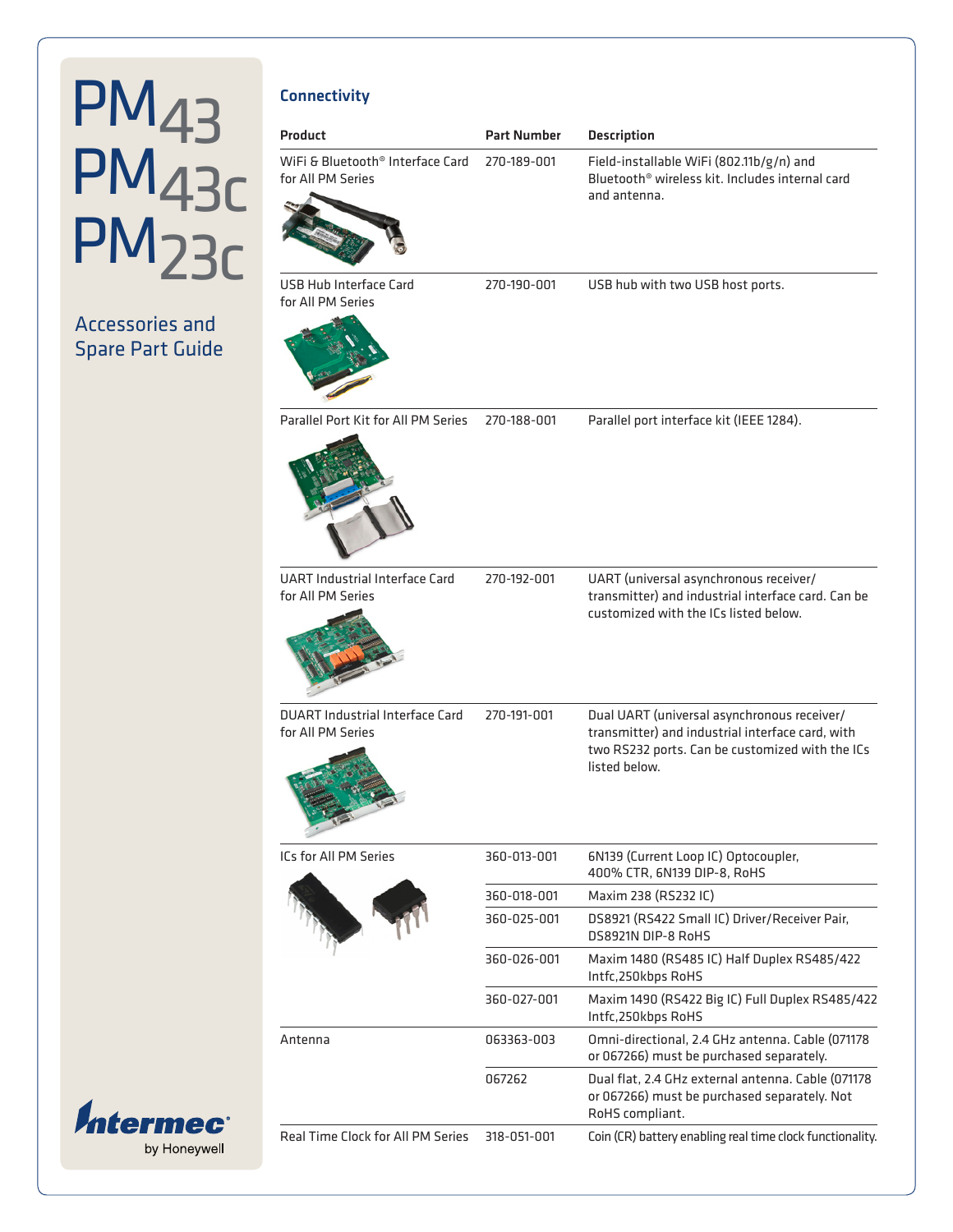### Accessories and Spare Part Guide

| <b>Media Options</b>                                        |                                                                       |                                                                                                                                                                      |
|-------------------------------------------------------------|-----------------------------------------------------------------------|----------------------------------------------------------------------------------------------------------------------------------------------------------------------|
| <b>Product</b>                                              | <b>Part Number</b>                                                    | <b>Description</b>                                                                                                                                                   |
| Media Arm Edge Guide<br>for All PM Series                   | 203-973-001                                                           | Prevents telescoping of media rolls.                                                                                                                                 |
| 3" Media Core for All PM Series                             | 203-972-001                                                           | Adapter for 3" diameter media cores.                                                                                                                                 |
| 1" Media Core for PM23c                                     | 213-011-001                                                           | Use media with 1" core diameters.                                                                                                                                    |
| Collapsible Core for PM43/PM43c                             | 203-971-001                                                           | Enables coreless ribbon take-up and coreless<br>media rewinding.                                                                                                     |
| Label Dispenser                                             | 203-974-001                                                           | For PM43/43c, making it easier to dispense labels<br>with strong adhesive. Rewinder not included.                                                                    |
| <b><i><u>AUTHORITA</u></i></b>                              | 213-010-001                                                           | For PM23c, making it easier to dispense labels<br>with strong adhesive. Rewinder not included.                                                                       |
| Rewinder/Peel-Off Kit<br>for PM43/43c                       | 710-090S-001<br>(Rewinder)<br>715-616S-001<br>(Label Taken<br>Sensor) | Kit includes spindle, motor, shaft, and mounting<br>screws to enable rewinding or peel-off<br>functionality. The label-taken-sensor must be<br>purchased separately. |
| Full Roll Rewinder (Full Batch) Kit 203-976-001<br>for PM43 |                                                                       | Enables rewinding of entire 8" diameter media rolls.                                                                                                                 |
| Media Supply Hub for PM43/43c                               | 203-977-001                                                           | For PM43/43c, adds low media monitoring<br>capability.                                                                                                               |
|                                                             | 213-015-001                                                           | For PM23c, adds low media monitoring capability.                                                                                                                     |
| Cutter Kit                                                  | 203-991-001                                                           | PM43 media cutter with included tray.                                                                                                                                |
|                                                             | 203-992-001                                                           | PM43c media cutter with included tray.                                                                                                                               |
| Platen Roller Kit                                           | 710-118S-001                                                          | For PM43/43c.                                                                                                                                                        |
| for PM43/43c                                                | 710-237S-001                                                          | For PM23c.                                                                                                                                                           |
| <b>Linerless Roller Accessory</b><br>Kit for PM43/43c       | 203-994-001                                                           | Enables usage of linerless media.                                                                                                                                    |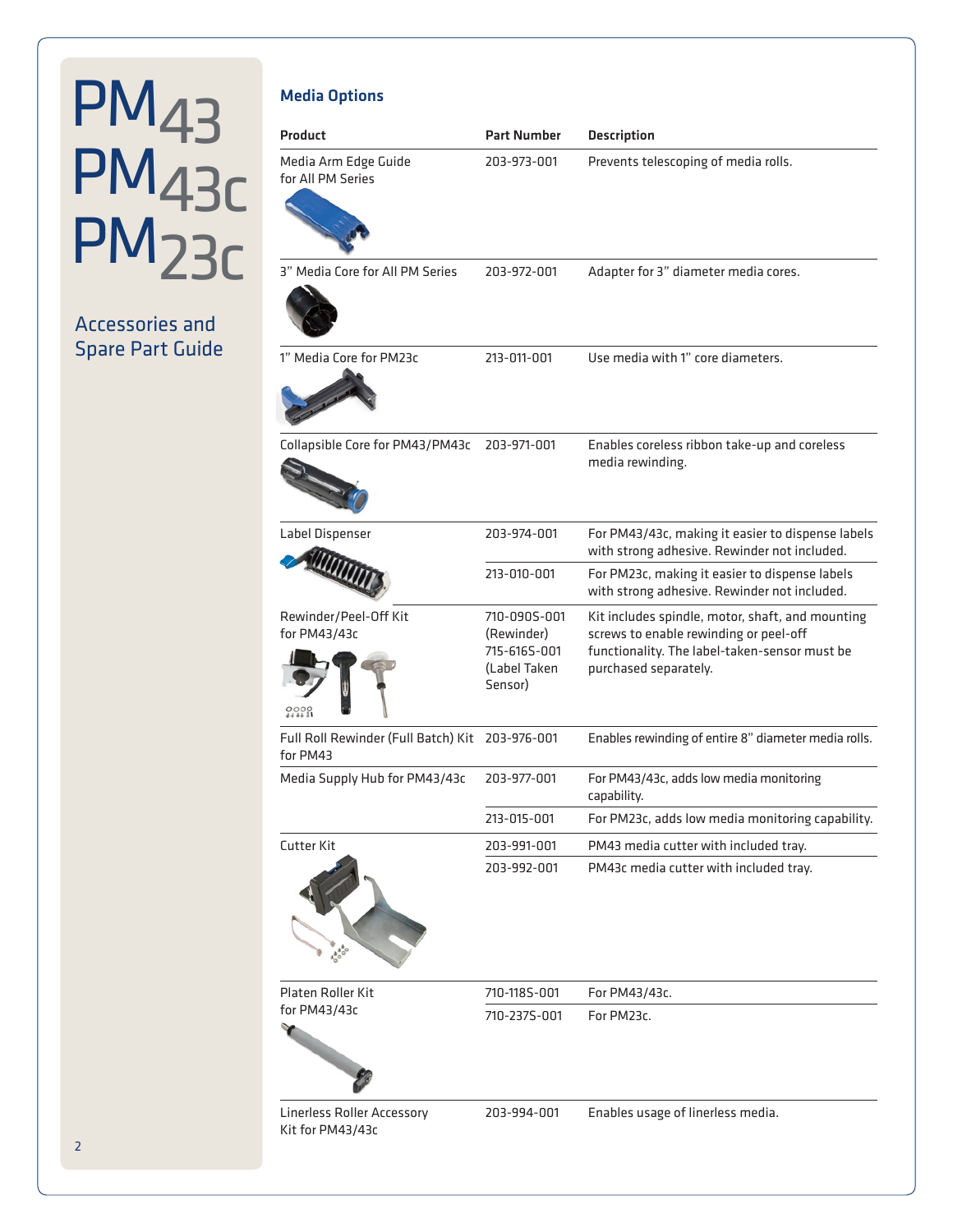### Accessories and Spare Part Guide

#### Media Options (cont'd.)

| <b>Product</b>                                 | <b>Part Number</b> | <b>Description</b>                                                |
|------------------------------------------------|--------------------|-------------------------------------------------------------------|
| Printhead for PM43/43c                         | 710-129S-001       | 203 DPI printhead assembly, 4"                                    |
|                                                | 710-179S-001       | 300 DPI printhead assembly, 4"                                    |
|                                                | 710-180S-001       | 406 DPI printhead assembly, 4"                                    |
| Printhead for PM23c                            | 710-2285-001       | 203 DPI printhead assembly, 2"                                    |
|                                                | 714-803S-001       | 300 DPI printhead assembly, 2"                                    |
|                                                | 714-804S-001       | 406 DPI printhead assembly, 2"                                    |
| Airline Access Door for PM23c                  | 213-014-001        | Front access door for baggage tag printing with<br>PM23c.         |
| Regular Access Door                            | 705-6395-001       | Regular access door for non-airline applications<br>of PM43c.     |
|                                                | 815-076S-001       | Regular access door for non-airline applications<br>of PM43.      |
| Baggage Tag Easy Load Guide<br>for PM23c<br>Vo | 213-017-001        | Automatically feed media without having to lift<br>the printhead. |
| <b>RFID</b>                                    |                    |                                                                   |
| Product                                        | <b>Part Number</b> | <b>Description</b>                                                |
| RFID Upgrade Kit for PM43/43c                  | 270-177-014        | North America RFID upgrade kit.                                   |
|                                                | 270-177-005        | Europe RFID upgrade kit.                                          |
|                                                | 270-177-037        | Israel RFID upgrade kit.                                          |
| RFID Baggage Tag Kit                           | 213-018-001        | North American kit.                                               |
|                                                | 213-019-001        | Europe kit.                                                       |
|                                                | 213-020-001        | Hong Kong kit.                                                    |